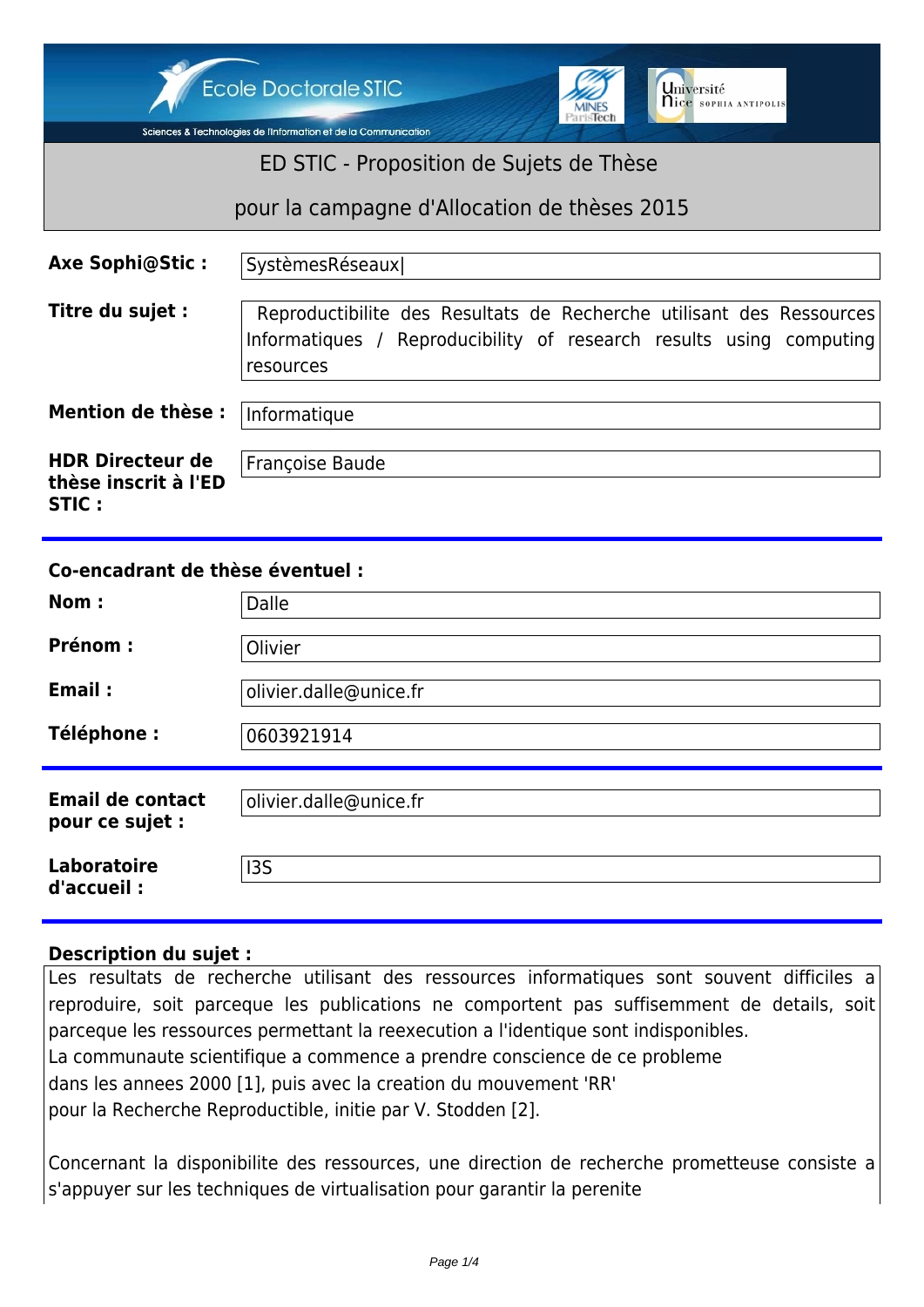du (pseudo-)materiel sur le long terme, mais cela reste insuffisant. En effet, nombre d'experiences s'appuient aussi sur des resources dynamiques, telles qu'Internet avec les services web ou les depots de logiciels, ou sur des interfaces temps-reel. Malheureusement, les services evoluent, et les depots ne garantissent pas tous la sauvegarde des ressources sur le long terme, notamment lorsqu'il s'agit de resources (paquets, librairies) qui sont perimees ou non maintenues. Un solution pour repondre a ce probleme de dynamicite consiste a enregistrer les transactions et telechargements au moment de la publication a l'aide de caches et de proxy, qui seront capables, ensuite, sur le long terme, de permettre une reexecution off-line des experiences.

Concernant le manque de details dans les publications, il convient de remarquer que les auteurs ne sont pas necessairement les seuls en cause[3]. En effet, les supports de publication, en particulier les articles de conference, n'offrent qu'un espace limite qui souvent ne permet pas de donner un niveau de detail suffisant. La solution consiste donc a travailler en priorite au niveau de la publication elle-meme, en proposant de nouvelles solutions qui non seulement ne penalisent pas la reproductibilite, mais plus encore, la facilitent.

En terme de publication, le besoin de solutions est double: d'un cote il s'agit de trouver des solutions qui permettent aux auteurs de soumettre des publications reproductibles, et de l'autre il s'agit de permettre au journal (ou comite de programme) de traiter ces soumissions, et donc les integrer dans le workflow de revue sans alourdir ce dernier, puis en cas d'acceptation, de permettre la publication de l'article et des eventuels elements qui l'accompagnent afin d'obtenir cette reproductibilite. La aussi, quelques elements existent pour repondre a des besoins ponctuellement, mais une solution generique et coherente capable de repondre a une large proportion des besoins sur le long terme reste a trouver.

Les recherches a mener dans cette these s'attaqueront aux deux aspects presentes ci-dessus, concernant la disponibilite des ressources et le workflow et les outils de publication. Ces travaux seront realises en collaboration avec le futur journal EAI Endorsed Transactions on Performance&Modeling, Simulation, Experimentation and Complex Systems (O. Dalle co-Editeur en chef), dont l'une des caracteristiques est justement de favoriser la publication d'articles reproductibles.

References:

[1] Schwab, Matthias, Martin Karrenbach, and Jon Claerbout. "Making scientific computations reproducible." Computing in Science & Engineering 2.6 (2000): 61-67.

[2] LeVeque, Randall I., Ian M. Mitchell, and Victoria Stodden. "Reproducible research for scientific computing: Tools and strategies for changing the culture." Computing in Science and Engineering 14.4 (2012): 13.

[3] Dalle, Olivier. "On reproducibility and traceability of simulations." Proceedings of the 2012 Winter Simulation Conference (WSC). IEEE, 2012.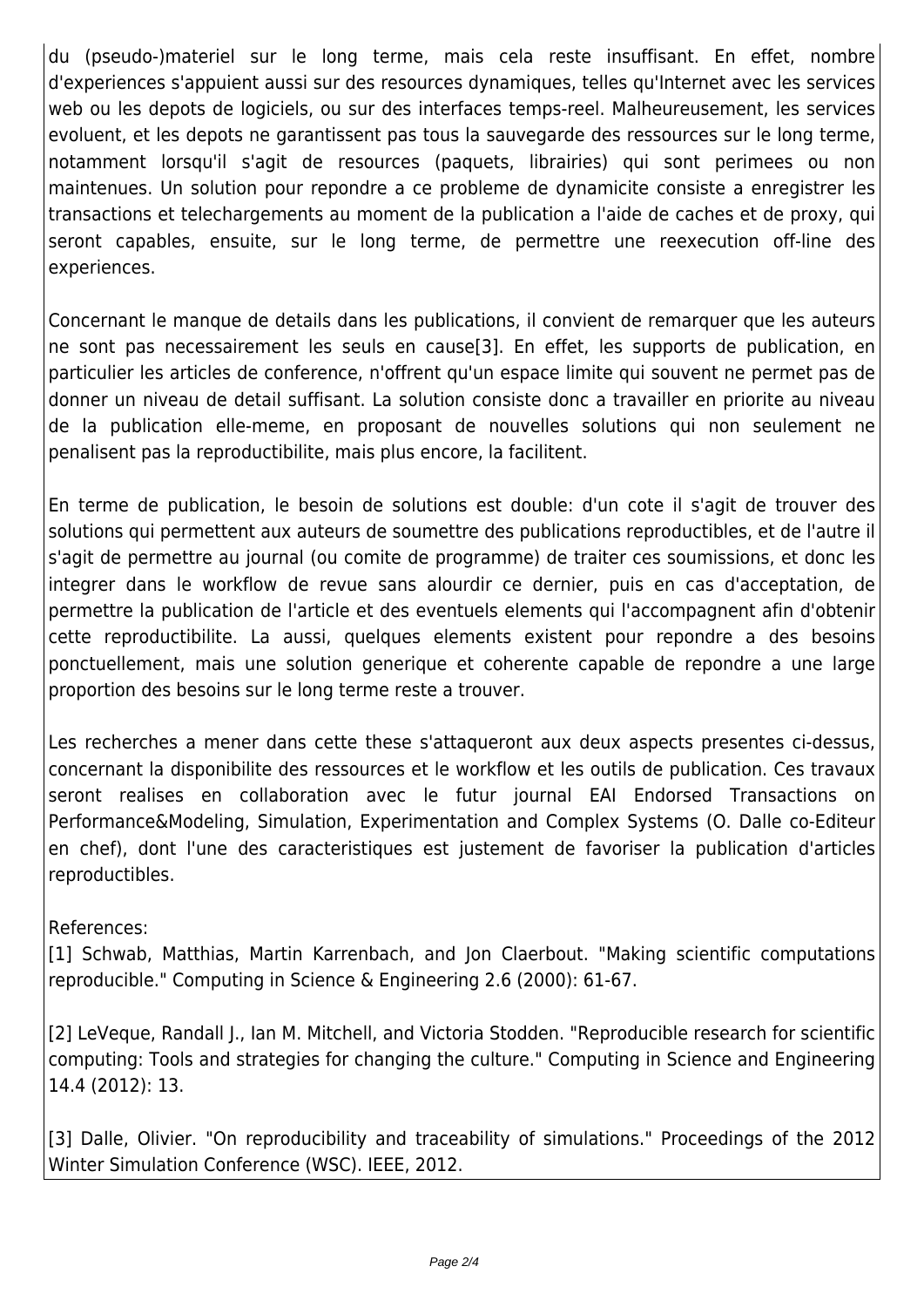## **English version:**

Research results using computing resources are often difficult to reproduc, either because publications ar not detailed enough, or because resources allowing identical reexecution are not available.

This problem has first started to raise awareness in the scientific community in 2000[1], followed up with the creation of the 'RR' movement for Reproducible Research initiated by V. Stodden [2].

Regarding the availability of resources, a promising research direction is to exploit virtualization techniques to ensure the long term availability of the hardware, but this is still not enough. Indeed, a number of experiments rely also on dynamic resources, such as Internet, with web-services and repositories, or real-time interfaces. Unfortunately, services evolve, and repositories do not always ensure long-term availability of resources (packet, libraries), especially when these are obsoleted or not maintained anymore. An possible answer to this dynamicity question is to save all transactions and artifacts downloaded for the production of th results at the time the paper is published, using caching and proxying tools that will later be able to reexecute the experiments off-line.

Regarding the lack of details in publications, it should first be noted that authors are not necessarly the only ones to blame[3]. Indeed, publication supports, and conference proceedings in particular, offer a limited space for the required level of details to ensure reproducibility. Therefore, the only solution is to work directly at the level of the publication in order to provide new technical solutions that help reproducibility.

For the publication business, the need for solution is two-fold: On one hand, solutions are needed for authors to allow them to submit their publications and results in a reproducible way; On the other hand, these solutions must reasonably allow the journal editors (or program committee) to process these reproducible submissions, by integrating them in the review workflow without adding too much burden. Then, in case a paper is accepted, the reproducible paper and results must be published with all the necessary material for ensuring reproducibility. Here again, some elements are available for solving some of these specific problems, but a generic and consistent solution for handling the whole process still has to be found.

The research work in this thesis will address the two afore mentiond aspects, regarding both resources availability and publication workflows. This work will be done in collaboration with the new EAI Endorsed Transactions on Performance&Modeling, Simulation, Experimentation and Complex Systems (O. Dalle co-Editor-in-Chief), that has as set reproducibility as one of its special features.

References:

[1] Schwab, Matthias, Martin Karrenbach, and Jon Claerbout. "Making scientific computations reproducible." Computing in Science & Engineering 2.6 (2000): 61-67.

[2] LeVeque, Randall J., Ian M. Mitchell, and Victoria Stodden. "Reproducible research for scientific computing: Tools and strategies for changing the culture." Computing in Science and Engineering